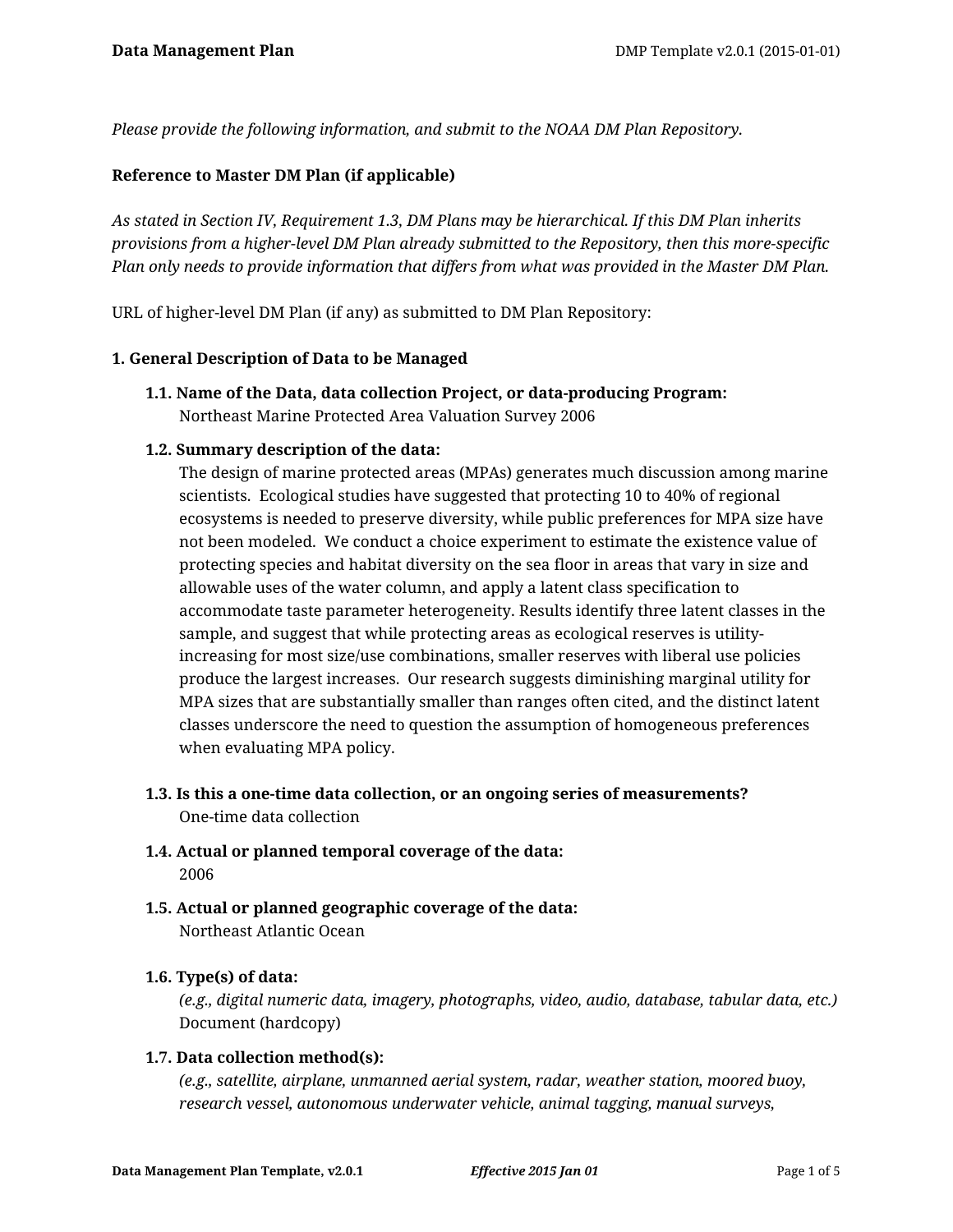*enforcement activities, numerical model, etc.)*

### **1.8. If data are from a NOAA Observing System of Record, indicate name of system:**

**1.8.1. If data are from another observing system, please specify:**

### **2. Point of Contact for this Data Management Plan (author or maintainer)**

**2.1. Name:**

Kristy A Wallmo

**2.2. Title:** Metadata Contact

### **2.3. Affiliation or facility:**

- **2.4. E-mail address:** kristy.wallmo@noaa.gov
- **2.5. Phone number:**

301-427-8190

### **3. Responsible Party for Data Management**

*Program Managers, or their designee, shall be responsible for assuring the proper management of the data produced by their Program. Please indicate the responsible party below.*

### **3.1. Name:**

Kristy A Wallmo

**3.2. Title:** Data Steward

### **4. Resources**

*Programs must identify resources within their own budget for managing the data they produce.*

### **4.1. Have resources for management of these data been identified?** No

# **4.2. Approximate percentage of the budget for these data devoted to data management ( specify percentage or "unknown"):**

Unknown

### **5. Data Lineage and Quality**

*NOAA has issued Information Quality Guidelines for ensuring and maximizing the quality, objectivity, utility, and integrity of information which it disseminates.*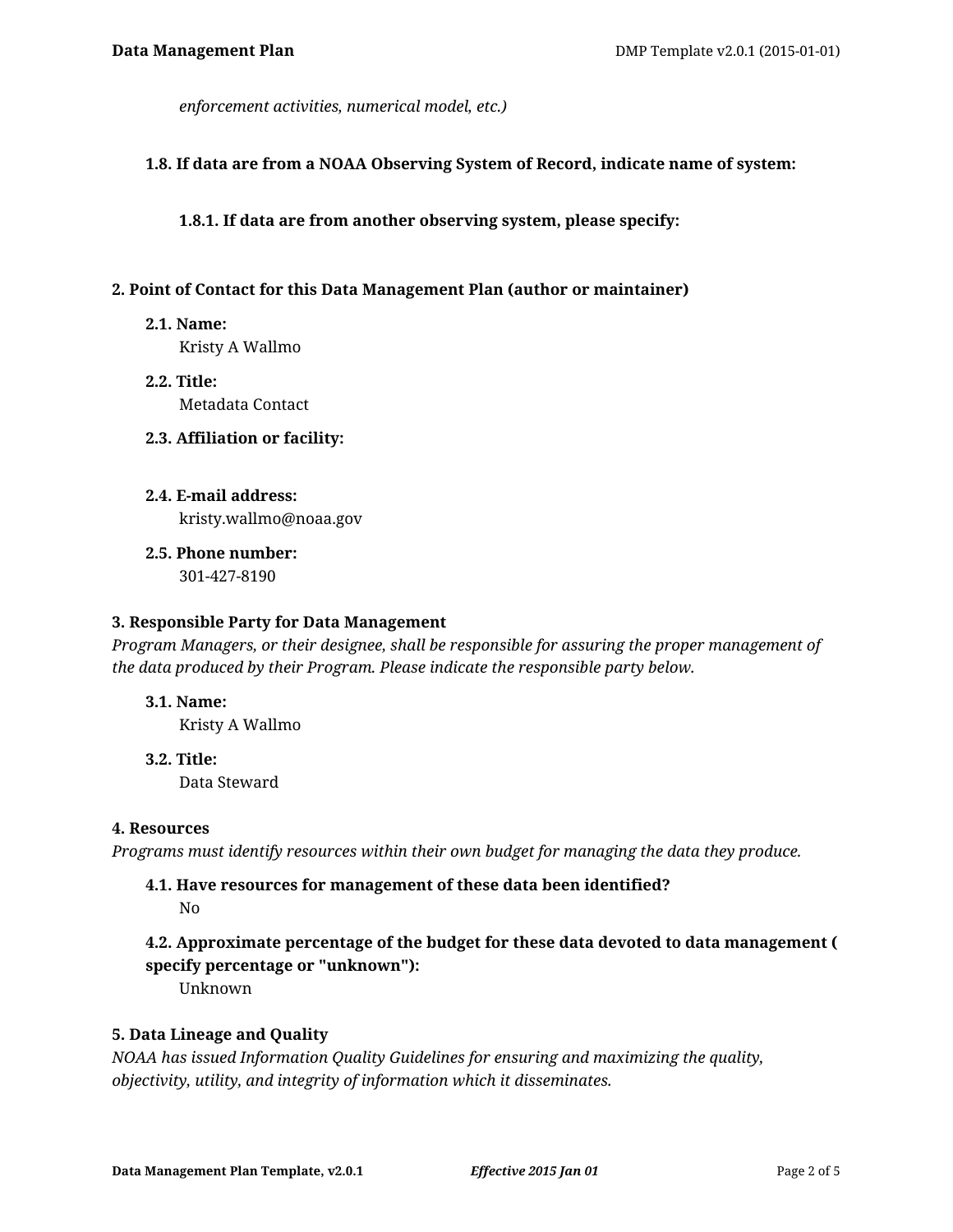## **5.1. Processing workflow of the data from collection or acquisition to making it publicly accessible**

*(describe or provide URL of description):*

Lineage Statement: Collected through a survey instrument

**5.1.1. If data at different stages of the workflow, or products derived from these data, are subject to a separate data management plan, provide reference to other plan:**

**5.2. Quality control procedures employed (describe or provide URL of description):** Focus groups conducted to ensure unbiased instrument, QA/QC check at data entry, Peer review results

## **6. Data Documentation**

*The EDMC Data Documentation Procedural Directive requires that NOAA data be well documented, specifies the use of ISO 19115 and related standards for documentation of new data, and provides links to resources and tools for metadata creation and validation.*

**6.1. Does metadata comply with EDMC Data Documentation directive?**

No

- **6.1.1. If metadata are non-existent or non-compliant, please explain:** Missing/invalid information:
	- 1.7. Data collection method(s)
- **6.2. Name of organization or facility providing metadata hosting:** NMFS Office of Science and Technology
	- **6.2.1. If service is needed for metadata hosting, please indicate:**
- **6.3. URL of metadata folder or data catalog, if known:**

https://www.fisheries.noaa.gov/inport/item/26258

## **6.4. Process for producing and maintaining metadata**

*(describe or provide URL of description):*

Metadata produced and maintained in accordance with the NOAA Data Documentation Procedural Directive: https://nosc.noaa.gov/EDMC/DAARWG/docs/EDMC\_PD-Data\_Documentation\_v1.pdf

## **7. Data Access**

*NAO 212-15 states that access to environmental data may only be restricted when distribution is explicitly limited by law, regulation, policy (such as those applicable to personally identifiable information or protected critical infrastructure information or proprietary trade information) or by security requirements. The EDMC Data Access Procedural Directive contains specific guidance,*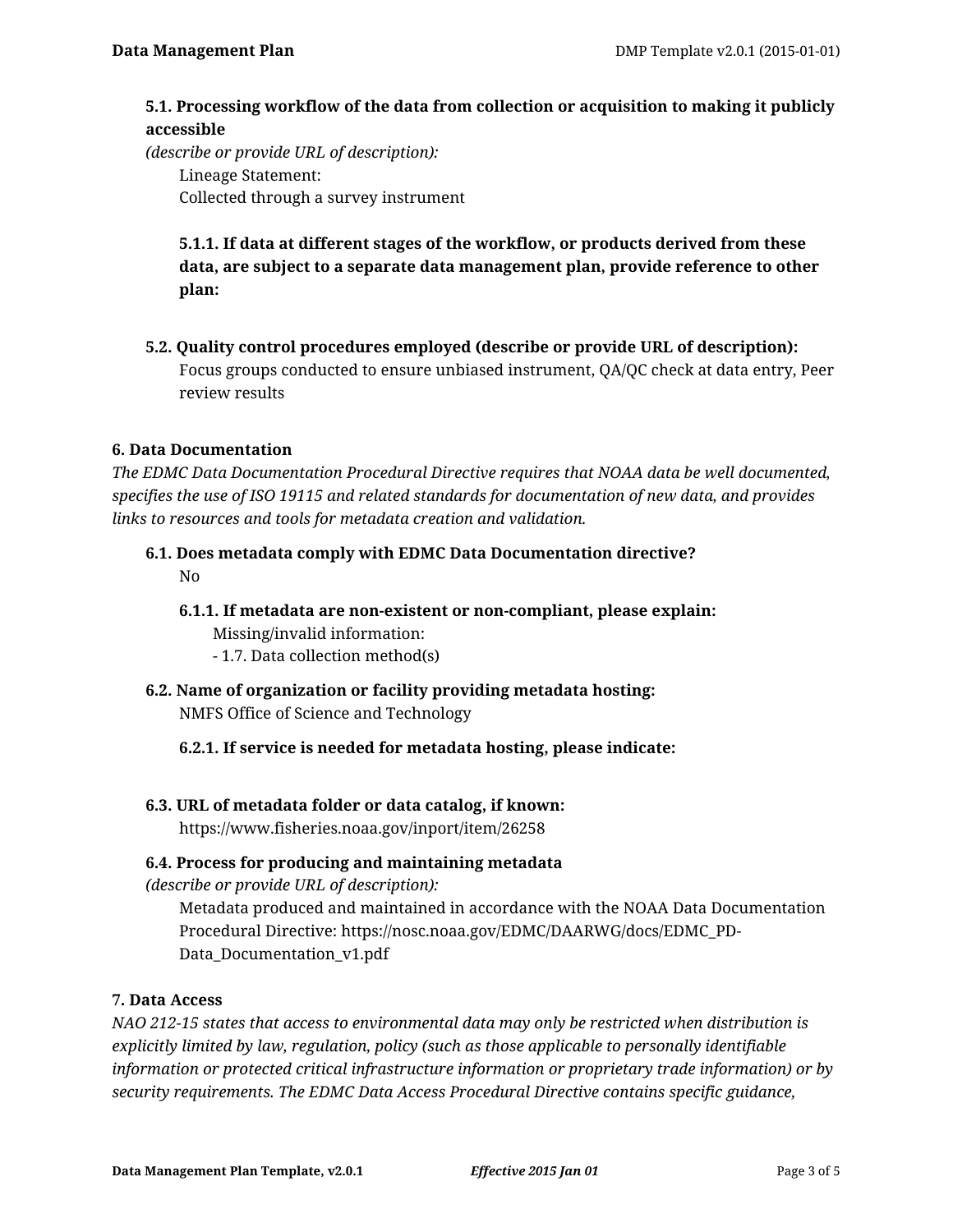*recommends the use of open-standard, interoperable, non-proprietary web services, provides information about resources and tools to enable data access, and includes a Waiver to be submitted to justify any approach other than full, unrestricted public access.*

**7.1. Do these data comply with the Data Access directive?** No

**7.1.1. If the data are not to be made available to the public at all, or with limitations, has a Waiver (Appendix A of Data Access directive) been filed?** No

## **7.1.2. If there are limitations to public data access, describe how data are protected from unauthorized access or disclosure:**

Person can request the data. All confidential information must be stripped before data access is granted.

**7.2. Name of organization of facility providing data access:**

NMFS Office of Science and Technology (OST)

- **7.2.1. If data hosting service is needed, please indicate:** Yes
- **7.2.2. URL of data access service, if known:**

https://noaa-fisheries-hq.data.socrata.com/resource/eb9u-acxm.json

### **7.3. Data access methods or services offered:**

Person can request the data. All confidential information must be stripped before data access is granted.

**7.4. Approximate delay between data collection and dissemination:**

14 Days

**7.4.1. If delay is longer than latency of automated processing, indicate under what authority data access is delayed:**

## **8. Data Preservation and Protection**

*The NOAA Procedure for Scientific Records Appraisal and Archive Approval describes how to identify, appraise and decide what scientific records are to be preserved in a NOAA archive.*

## **8.1. Actual or planned long-term data archive location:**

*(Specify NCEI-MD, NCEI-CO, NCEI-NC, NCEI-MS, World Data Center (WDC) facility, Other, To Be Determined, Unable to Archive, or No Archiving Intended)*

NCEI CO

## **8.1.1. If World Data Center or Other, specify:**

## **8.1.2. If To Be Determined, Unable to Archive or No Archiving Intended, explain:**